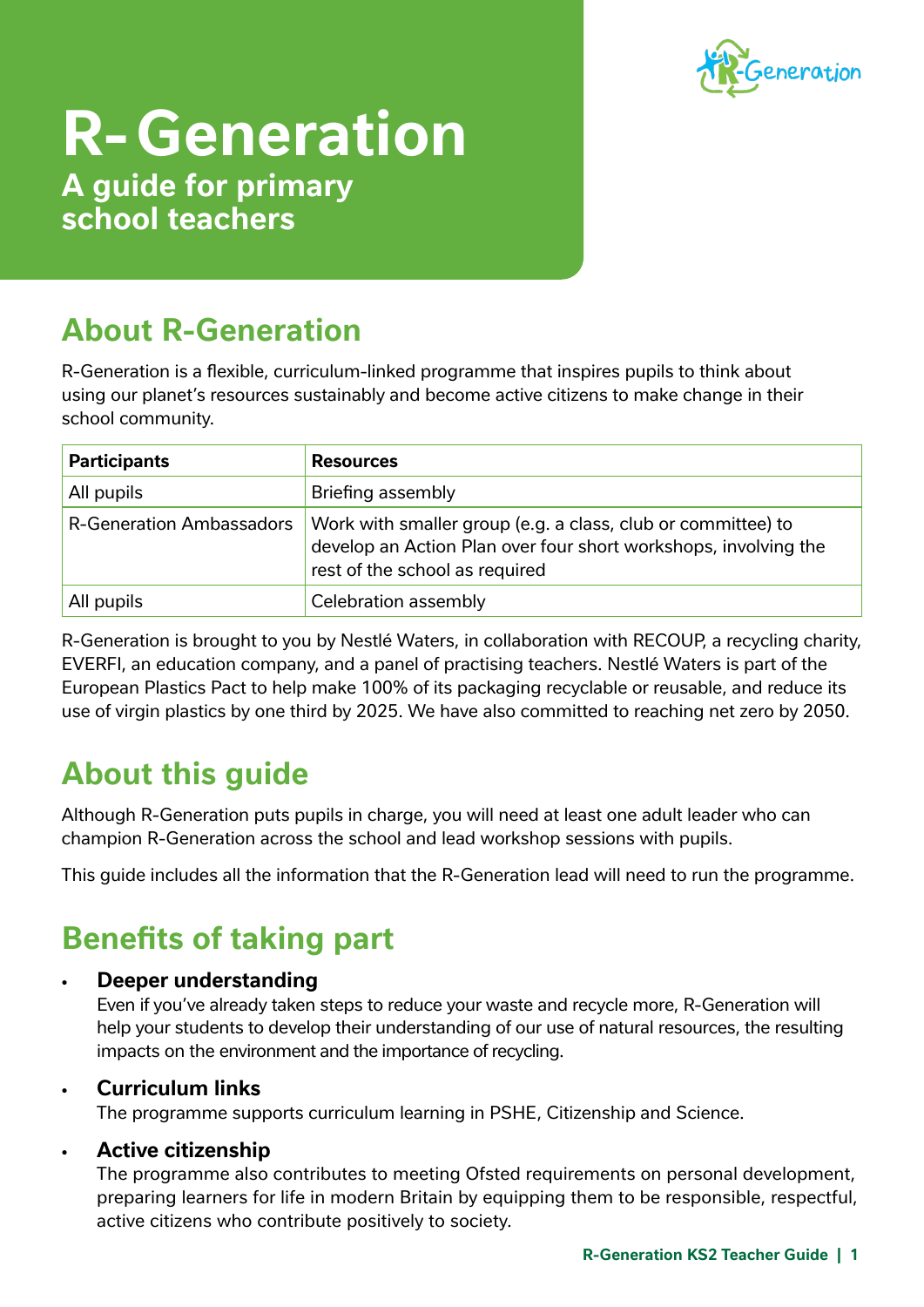

#### • **Skill development**

R-Generation Ambassadors set and work towards a range of Action Plan goals. This helps them to develop valuable skills including teamwork, organisation, creativity, problem-solving and communication; and personal qualities including resilience, initiative and determination. Pupils will be able to use and analyse a range of survey templates, developing their numeracy and data handling and presentation skills.

#### • **Reduced waste**

Your school will use fewer materials, find ways to reuse where possible, increase your recycling rate and reduce your waste - which will reduce your school's climate impact and that of students' families.

### **Consider who needs to be involved**

### **Choosing your R-Generation Ambassadors**

R-Generation can involve all pupils in your school, but it works best when led by a smaller group of R-Generation Ambassadors.

The right number will depend on the size of your school, the scope of your Action Plan and the delivery model you prefer. You may choose to work with:

- a single class or a year group
- a new committee, with representatives from each class (10-20 can be a good number the maximum is limited only by your own ability to manage volunteers).
- an existing School Council, Eco-club or Eco-Schools team
- a rotating team that changes every month invite volunteers or hold monthly class elections

#### **Tips on starting a new committee**

- Define your expectations, the timescale of the programme, and the commitment required
- Outline what Ambassadors will do: attend the four workshops, develop the Action Plan, work in groups to deliver one or more elements, and work as a team to inspire and lead the school
- Explain how to volunteer: this could be via class teachers, a dedicated email address, or a sign-up box, for example
- If you get lots of volunteers, agree how you'll involve everyone.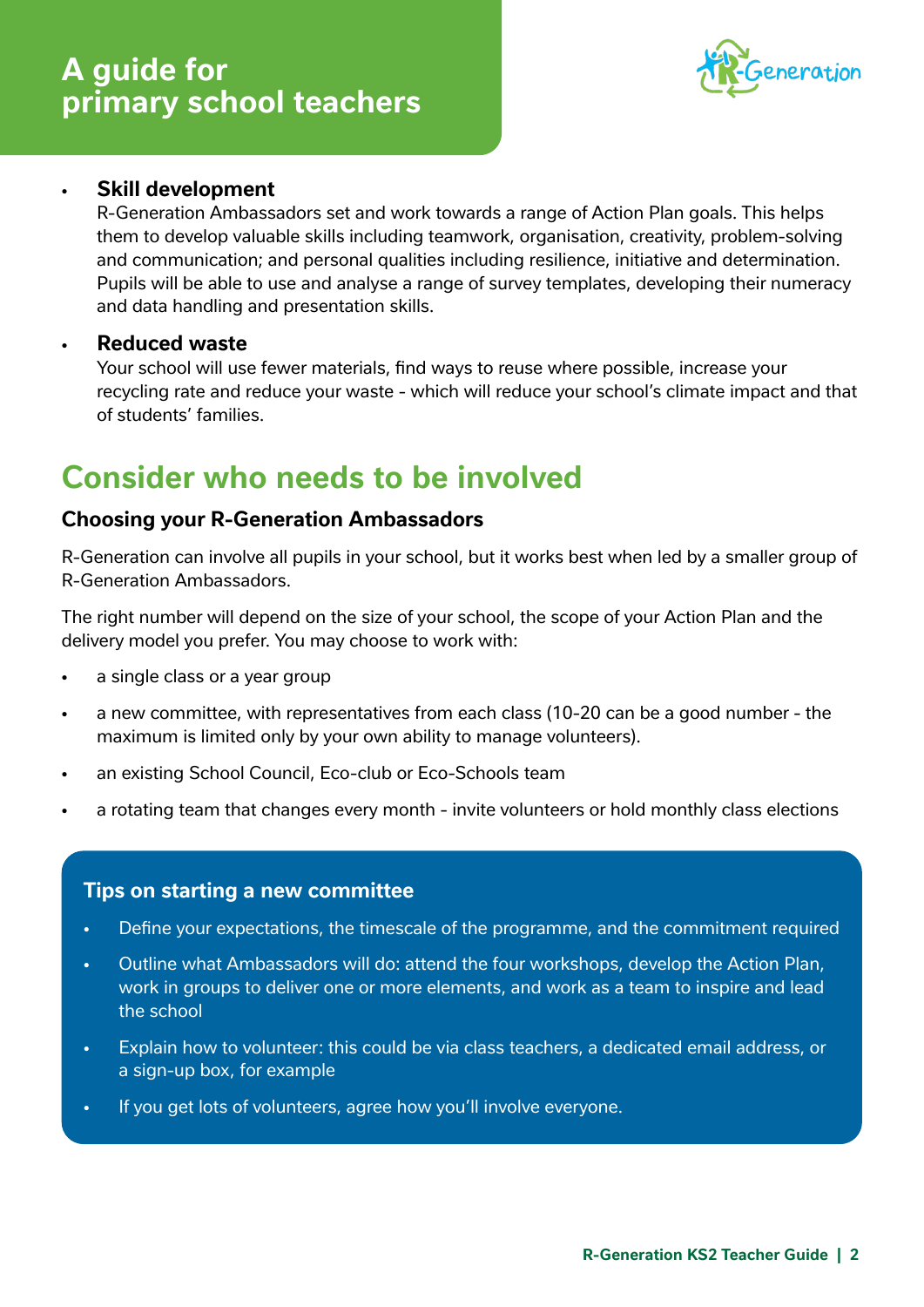

### **Involving other pupils**

Pupils are the source of ideas for your Action Plan and so the more pupils you can involve, the more ideas you will discover and you will build greater engagement with the Action Plan.

While the R-Generation Ambassadors will take the lead, there are many ways to involve all other pupils.

- The programme can be introduced with a whole-school assembly.
- The class rep delivery model can work especially well in cascading ideas throughout the school and maximising engagement.
- R-Generation Ambassadors can run surveys, seek feedback and provide regular updates via assemblies etc.
- R-Generation Ambassadors can give regular updates via assembly, newsletters, circle or golden time etc.
- There can be a whole-school celebration assembly at the end of the programme.

### **Involving your SLT**

Any activities are more likely to succeed if you can gain the support of your Senior Leadership Team (SLT).

Your SLT can champion R-Generation across your school and can help to ensure that pupils' initial ideas and enthusiasm can be sustained until your Action Plan is complete and pupils can see their success.

Work with your SLT to:

- scope out realistic opportunities for your Action Plan
- include R-Generation in your school development plan or eco-schools calendar of activities
- help to involve all staff, including those who may be sceptical or have 'eco fatigue'
- include your office staff, who can look at the impacts of their purchasing decisions on material use, recycling and waste
- include your catering team or contractors, and help to find positive ways to work together within any contractual constraints.

### **Involving the Governors**

You could also invite a governor to be a 'link' to R-Generation. This can help to align your approach with the school's ethos and values or to any non-curriculum elements of a school improvement plan, and help to keep the governing body aware of the school's efforts to reduce waste.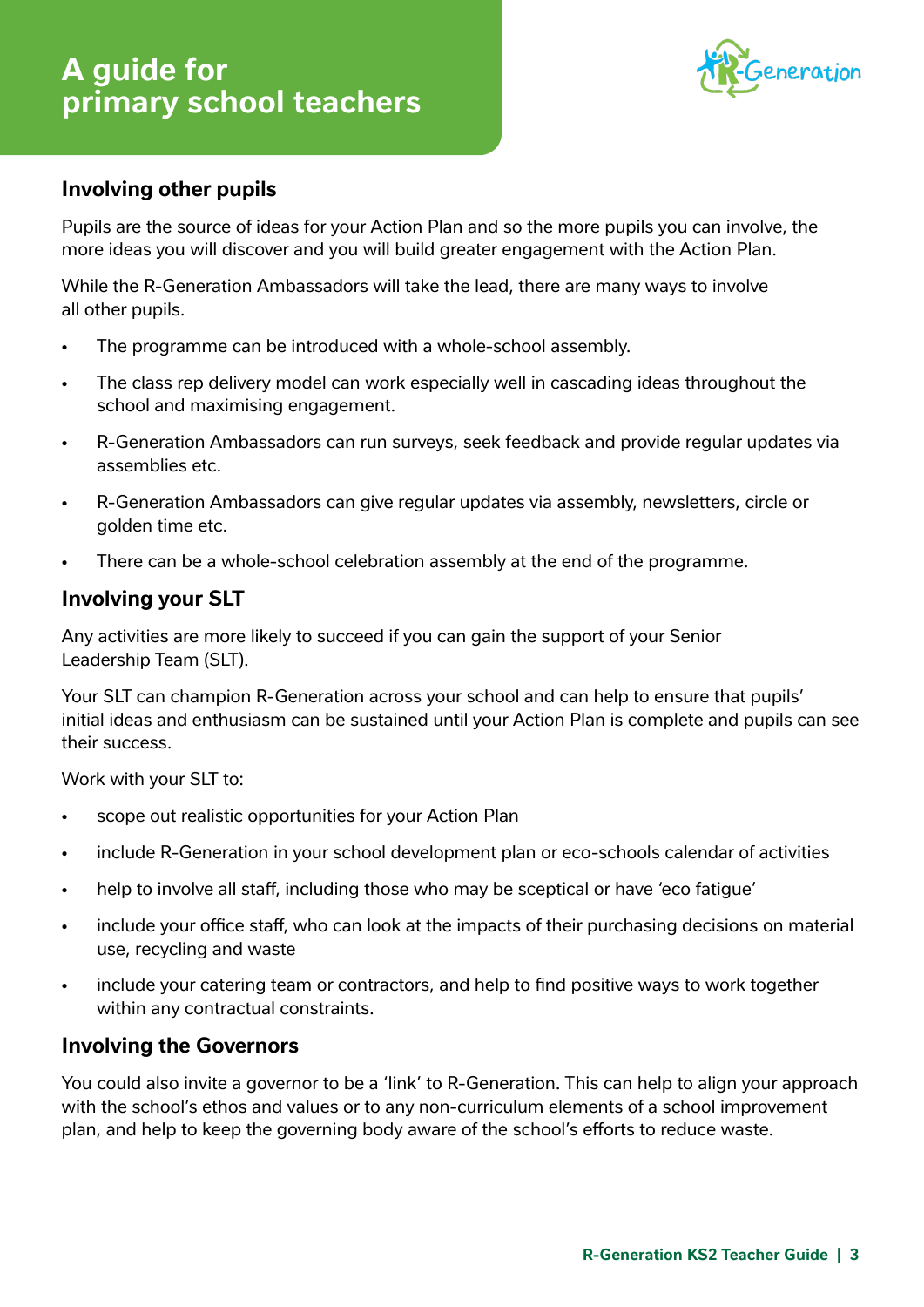

### **Involving the wider school community**

R-Generation works best when as many people as possible are involved. This reinforces that recycling and waste prevention is for everyone, not just a concerned few.

Present R-Generation as a positive opportunity, not a failure to address or resolve. This includes the benefits for pupils listed above, as well as the environmental benefits from a reduction in waste.

- Teaching staff can help to address classroom material use and recycling
- Non-teaching staff:
	- Office staff for purchasing
	- Waste management supervisors can help with bin use in outdoor areas
	- Catering staff can consider packaging use
- Volunteers any non-teaching classroom helpers can play a role

Remember that your pupils come from diverse homes and so will bring with them a range of attitudes and opportunities. This extends to your community: help pupils to identify ideas that are realistic and which include everyone, including people from different cultural and economic backgrounds.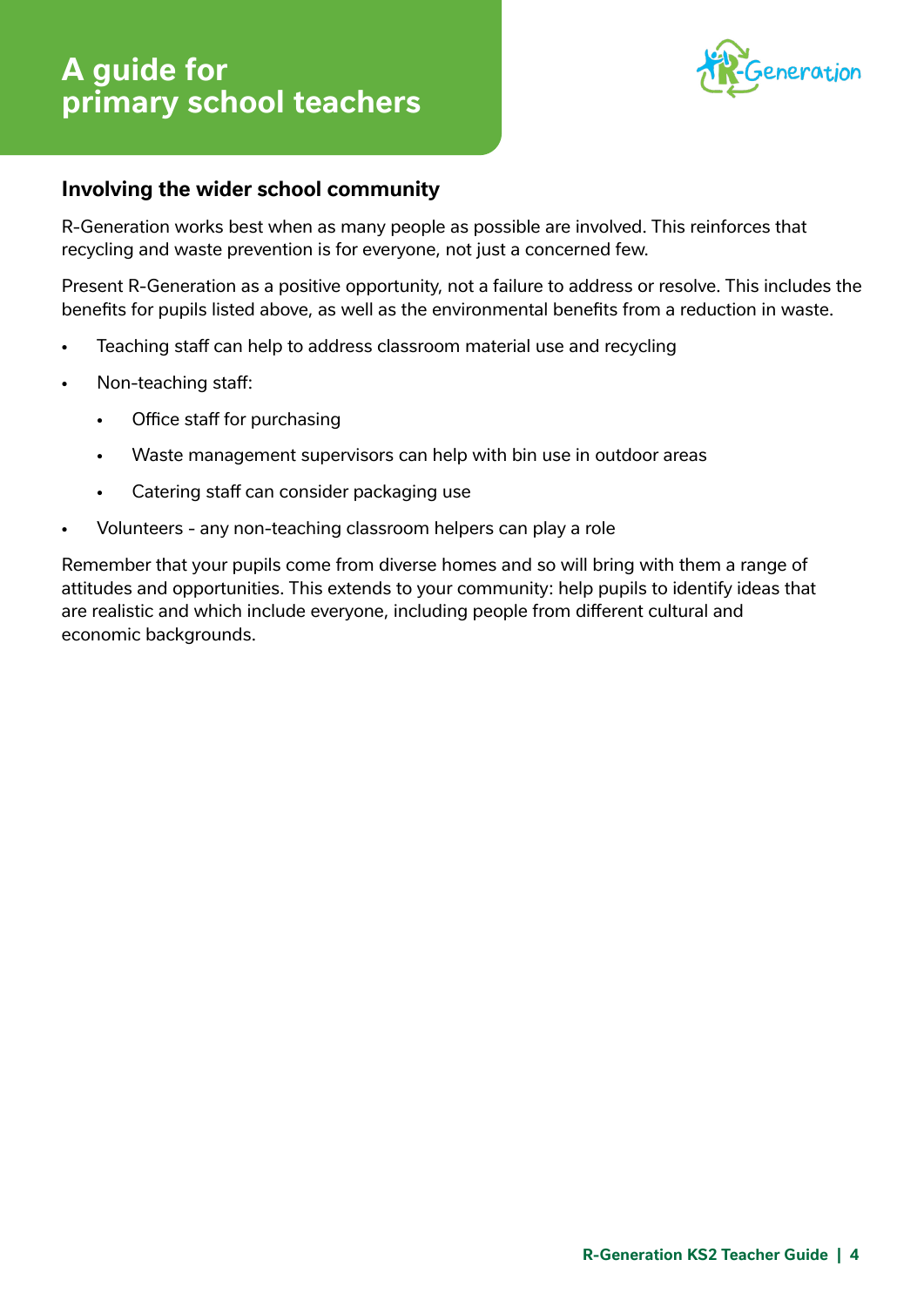

## **Think about where and when**

### **Timeframe**

The timeframe of the programme can be flexible. You can choose the duration over which to run the programme, such as a half term, a whole term or the whole school year.

Decide on this before your first workshop, and share the timeframe with your R-Generation Ambassadors during the first workshop.

Here is an example timeframe:

| Week 1    | Launch assembly              |
|-----------|------------------------------|
| Week 2    | Committee applications       |
| Week 3    | Workshop 1                   |
| Weeks 4-5 | Survey, interviews, analysis |
| Week 6    | <b>Break</b>                 |
| Week 7    | Workshop 2                   |
| Week 8    | Workshop 3                   |
| Week 9    | Workshop 4                   |
| Week 10   | Celebration                  |

Regular meetings might take place:

- once a week/fortnight
- at breaktime or after school.

Pupils may meet between meetings to work on Action Plan items informally.

You may provide drop-in opportunities for help, (e.g. to deliver Action Plan activities).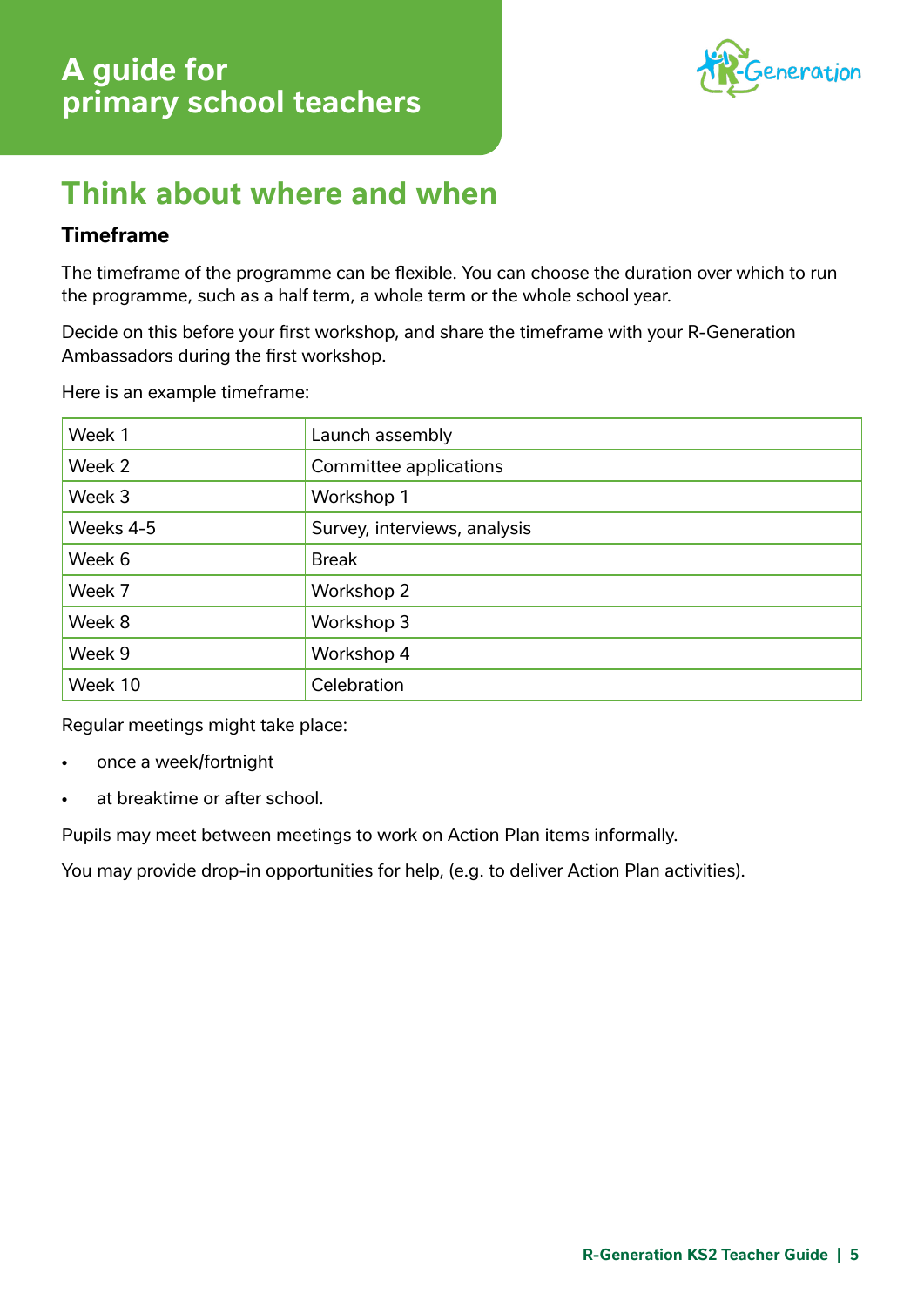

## **Running R-Generation step by step**

### **1. R-Generation launch**

| Participants:           | All pupils                                                                                                           |
|-------------------------|----------------------------------------------------------------------------------------------------------------------|
| Resources:              | Briefing presentation                                                                                                |
| Lead adult preparation: | Familiarise yourself with the presentation.                                                                          |
|                         | Identify links to your existing school practice or to existing<br>examples of active citizenship that you can share. |
|                         | Consider inviting R-Generation Ambassadors to help present.                                                          |

The Briefing presentation covers where materials come from and why we need to use them responsibly.

It showcases some inspiring young people who are already using their initiative and leading by example, and invites pupils to do the same through the R-Generation programme.

#### **Establish your aims**

A successful programme starts 'where you are' with a clear understanding of current practices, successes, barriers and opportunities. It has a clear vision of success against which you can measure progress and final outcomes.

- Start by working out what you hope to achieve
- Start where you are and use the survey ideas to gain an accurate picture
- What will success look like for you? Workshop 1 helps to visualise what pupils want to achieve.
- Agree a timescale, for example, a half or whole term
- Be realistic! It's important that pupils see some early-wins. You can build on their initial success over time
- Aim to create sustainable change, not a big impact that quickly fades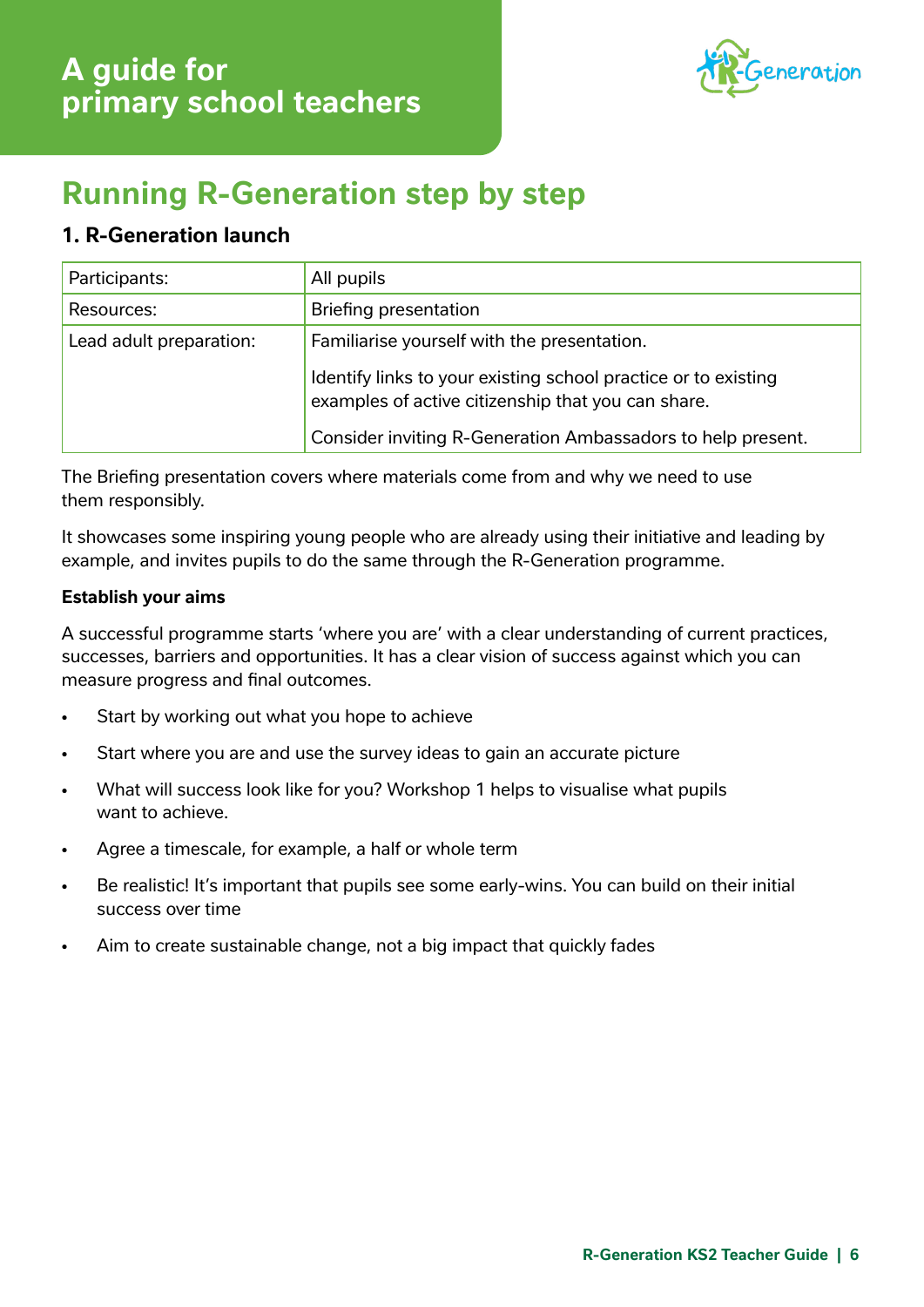

### **2. Workshop 1 - Introduction and survey planning**

| Participants:           | <b>R-Generation Ambassadors</b>          |
|-------------------------|------------------------------------------|
| Resources:              | Workshop 1 presentation                  |
|                         | Survey template                          |
| Lead adult preparation: | Familiarise yourself with the resources. |

Workshop 1 welcomes the R-Generation Ambassadors and recaps what it means to be active citizens.

It guides them through planning and running a survey and/or interviews with decision-makers in your school community.

#### **Link to your values and ethos**

Help pupils to see that taking action on waste is consistent with your wider expectations for behaviour. Work with pupils to develop ways to make recycling a socially desirable activity - part of a positive and caring school culture.

- See how the '3Rs' of reduce, reuse and recycle, and the ideas of taking responsibility, using initiative and leading by example, can link to your existing values and ethos statement
- Positions these as normal and expected of everyone not just something that a core group of 'environmentalists' should worry about.

### **Tips**

- It's up to you how many elements of the survey templates you include.
- Plan how the survey and any interviews will be run, and make sure everyone is clear on their roles, the steps involved and the timeframes.
- Also think about survey analysis: you might involve everyone, or invite some of the more mathematically-minded Ambassadors to take the lead.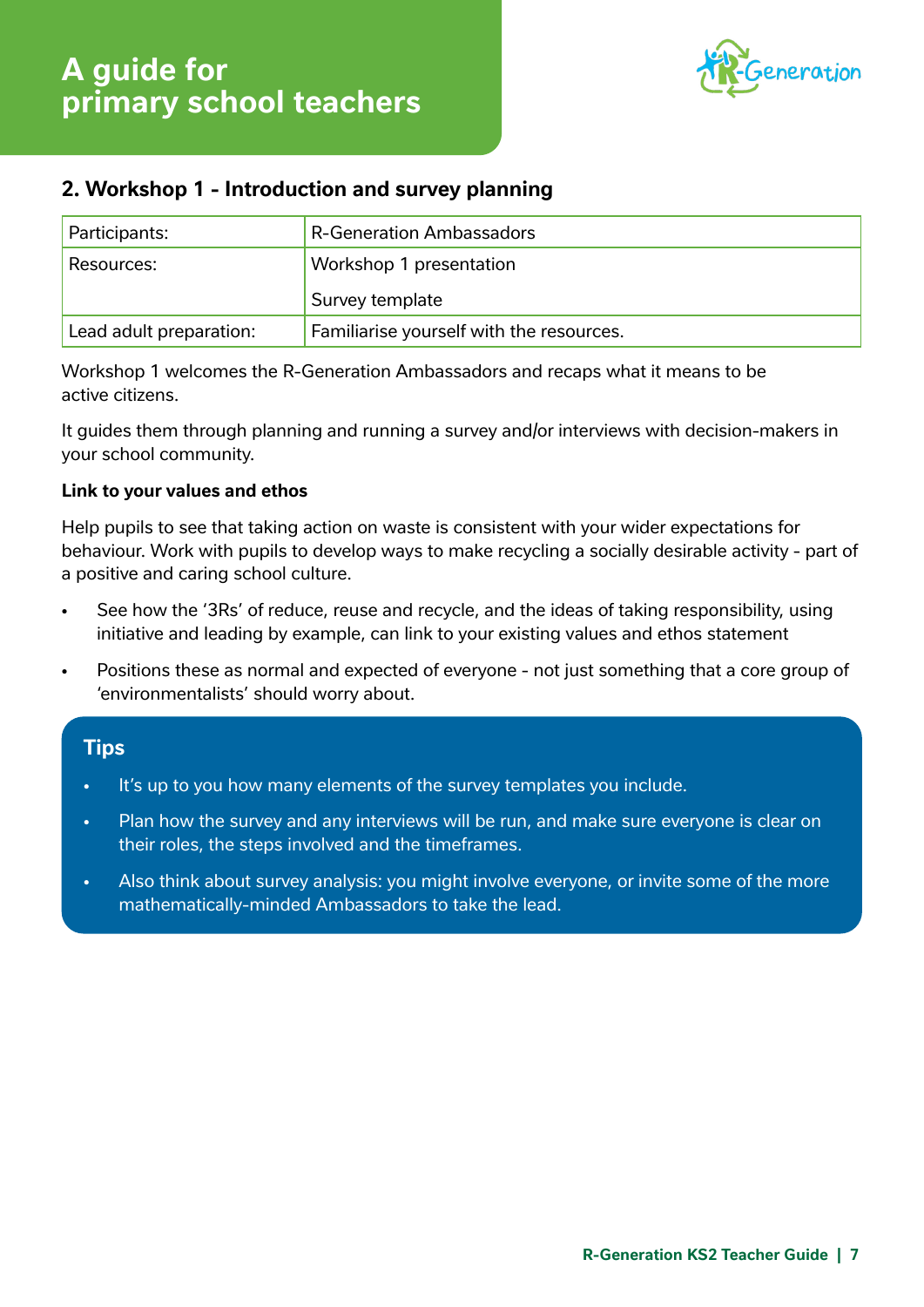

### **3. Workshop 2 - Reduce**

| Participants:           | <b>R-Generation Ambassadors</b>          |
|-------------------------|------------------------------------------|
| Resources:              | Workshop 2 presentation                  |
|                         | Survey and interview findings            |
|                         | <b>Action Plan template</b>              |
| Lead adult preparation: | Familiarise yourself with the resources. |

Workshop 2 helps pupils to review their survey and/or interview findings and explores needs vs. wants, the materials used in school and how they might reduce their use.

It guides them though beginning an Action Plan, which they will build on in the next sessions.

### **Tips**

- Use photos to help pupils to imagine different areas of your school or rooms at home, e.g. using an internet image search.
- You may wish to invite non-teaching staff who play a role in your school's materials use, such as caterers and office staff, who can help to develop pupils' ideas about needs vs. wants in each room.

### **4. Workshop 3 - Reuse and Recycle**

| Participants:           | <b>R-Generation Ambassadors</b>                                                                                                                                       |
|-------------------------|-----------------------------------------------------------------------------------------------------------------------------------------------------------------------|
| Resources:              | Workshop 3 presentation                                                                                                                                               |
|                         | Action Plan from last meeting                                                                                                                                         |
|                         | Internet access to explore local recycling opportunities using the<br>Recycling Locator website                                                                       |
| Lead adult preparation: | Familiarise yourself with the resources.                                                                                                                              |
|                         | If possible, gather clean, safe examples of the different materials<br>for pupils to examine and sort (with labels, so pupils can find the<br>recycling information). |

Workshop 3 explores opportunities to reuse and recycle, including how to interpret recycling information and follow local instructions for recycling.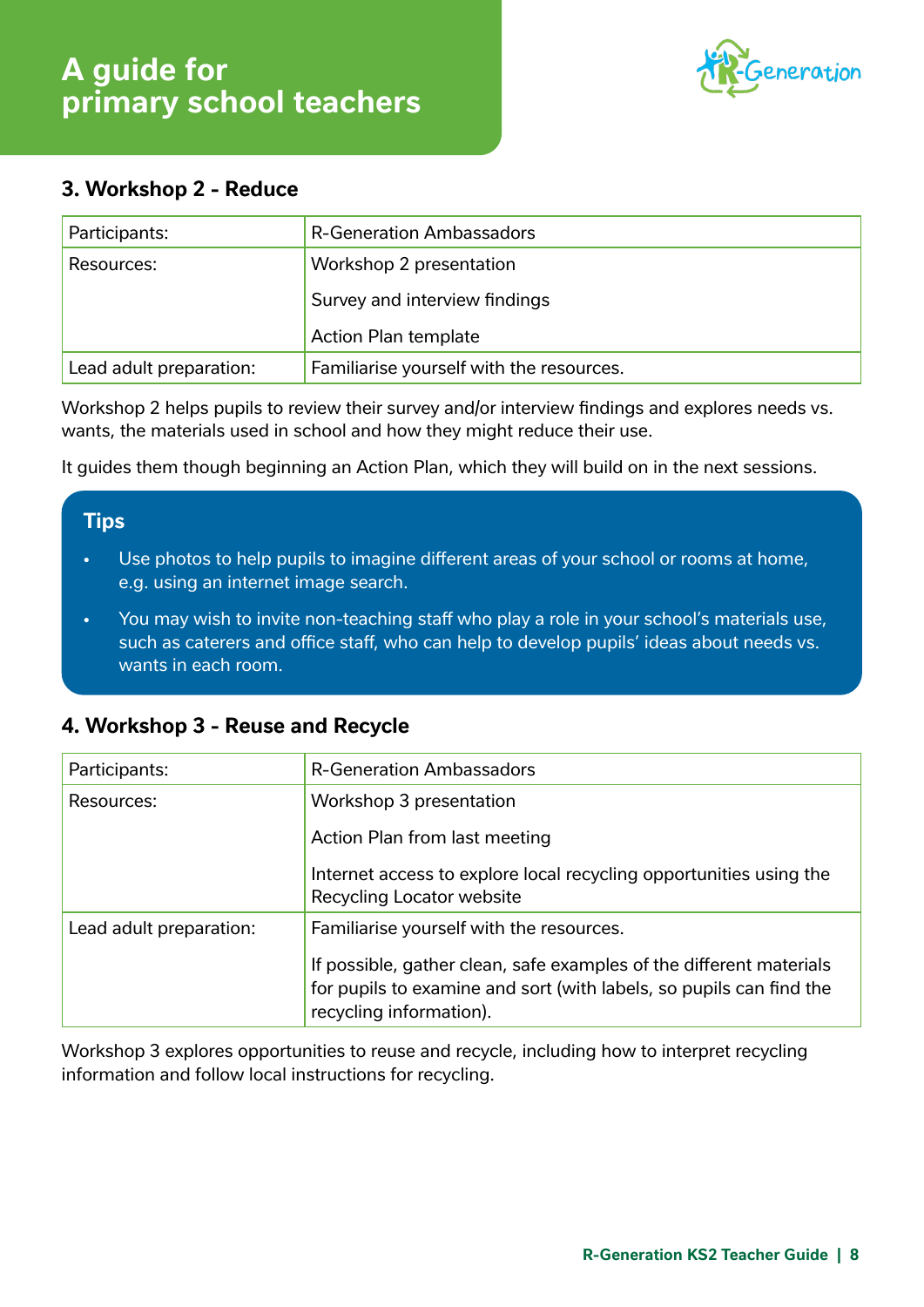

Pupils check progress against their Action Plan, and add some new actions to complete before the final workshop.

### **Tips**

• You may wish to break out into separate 'reuse' workshops around specific materials/ items, and then reconvene to share ideas.

### **5. Workshop 4 - Active citizens**

| Participants:           | <b>R-Generation Ambassadors</b>          |
|-------------------------|------------------------------------------|
| Resources:              | Workshop 4 presentation                  |
|                         | Survey and interview findings            |
|                         | <b>Action Plan template</b>              |
| Lead adult preparation: | Familiarise yourself with the resources. |

In Workshop 4, pupils check their progress against their Action Plan They reflect on their successes as active citizens and to be inspired to extend the reach of their campaign using simple ways to encourage positive behaviour change to include your wider school community.

Pupils consider what existing links to build on to extend the reach of your R-Generation Action Plan. These might include links via governors/trustees or local businesses.

### **Tips**

- The presentation uses the simple COM-B model of behaviour. You can find out more about COM-B at: **https://social-change.co.uk/files/02.09.19\_COM-B\_and\_changing\_ behaviour\_.pdf**
- You could invite councillors to talk with pupils about their successes, this can be via video or in person.